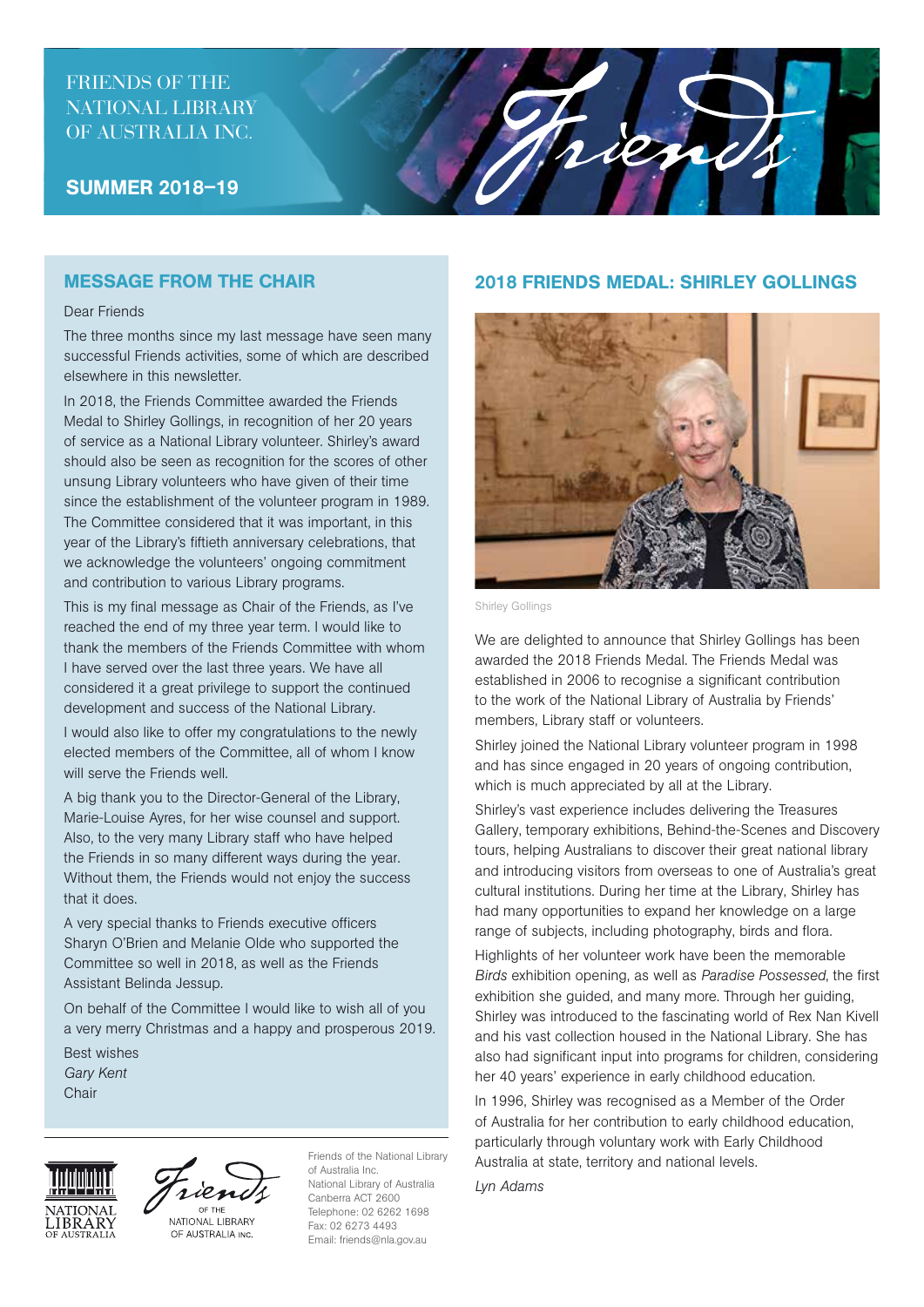# Valuing Our Volunteers

#### National Library of Australia Volunteers

The Volunteer Program has been in existence since 1989, and the first official Volunteer Guide Program commenced in 1998.

As part of the 50th birthday celebrations, the Friends of the National Library would like to express our appreciation for the ongoing commitment and contribution the Volunteers make to various programs throughout the Library.

In the last year, the volunteers have contributed over 8,000 hours to programs throughout the National Library of Australia. In the 29 years the program has been running, volunteers have contributed over an estimated 130,000 hours of their time.

Volunteers have assisted in every area of the National Library of Australia—guiding, greeting visitors, and working behind the scenes in Digital Preservation, Overseas Collections, Preservation, Ephemera, Asian Collections, Pictures and Manuscripts, Newspapers, Trove, Publications, Exhibitions, Media and Corporate Services.

Three volunteers—Shirley Gollings, Jenny Hadlow and Judith Robertson—joined the inaugural Volunteer Guide Program and are still contributing.

#### Trove Text Correctors

The National Library of Australia had text correctors before the launch of Trove—text correction was an option in the Australian Newspapers Beta service, which was launched in mid-2008 as a precursor to Trove. We would like to acknowledge the enormous value of the work undertaken by text correcting volunteers to Trove and the National Library of Australia.

Trove's text correctors have corrected over 276 million lines of text in Trove's historical newspaper zone, with 27 million of those lines corrected by the top ten correctors in Trove's Hall of Fame.

As of May 2018, it was estimated that text correcting volunteers overall have contributed 695 years worth of work to the National Library of Australia, or 46.9 million dollars. In just one month (April 2017), the work of the text correctors was equivalent to 97 full-time Library staff members.

Many text correctors say they started correcting newspaper articles after finding an article that was important to their research or personal topic of interest in Trove. They start by fixing those articles, and then found the process quite addictive. *Lyn Adams*

# Impressions of an Eccentric Collector

In September, Nat Williams, the Library's Treasures Curator, undertook a self-funded trip to the United Kingdom to follow up on his earlier visit in 2017, when he interviewed numerous associates of the collector and Library benefactor Sir Rex Nan Kivell (1898–1977). The timing of this trip, like the first a year earlier, was to further record people's impressions and stories of the collector before they pass away. All of the interviewees could lucidly share remarkable stories of Nan Kivell's sense of humour, kindness, generosity (except in paying his artists on time) and his collecting and demeanour, as well as some of the more nefarious aspects of his life. This will feed into Nat's substantial biography, which is currently in development.

Nat visited Nan Kivell's 'alleged' home in Wiltshire and stood in the attic where his 'Australasian' collection was safely kept for decades and avoided the London Blitz. He met Richard, a farmer who, since his birth in 1944, had known Nan Kivell and grown up with the collector regularly staying with his great aunt 'Nin'—the collection was, in fact, in 'her' attic. Nan Kivell's grave in West Lavington and the collection of antiquities he donated to the Devizes Archaeological Museum in 1930 were also visited and recorded.

Leaving Wiltshire, Nat visited Bath and George Bayntun, the famous bindery and rare book sellers. Nan Kivell had virtually all of his bookbinding undertaken by Bayntun for decades, spending many thousands of pounds and also becoming a great friend of the family. The 100-year-old firm is one of England's best-known binderies and their 11 book binders have served 337 years between them. The company can also claim to have the largest collection of hand tools and blocks in the world—over 15,000. Bayntun's is worthwhile visiting if passing through Bath. See georgebayntun.com.



Outside George Bayntun Fine Bindings and Rare Books store

Nat travelled on to Bideford in Devon, where Dorothy English Paty was born and where her two boys returned with their father John after her tragic death from childbirth complications in Newcastle in 1836. Nan Kivell acquired two delightful watercolour sketchbooks of plants and flowers depicted by Dorothy as she lived through the vicissitudes of life in early colonial Newcastle (see nla.gov.au/nla.cat-vn3044914).

Heading on to Cornwall, Nat visited the home of the Nankivells (or Nankevills, an alternate spelling), in St Columb Major, a lovely small town ten kilometres inland from Newquay. The name of Nankivell featured in the beautiful fifteenth-century church and a relative, Samuel, was warden of the church in the very early nineteenth century. Having first appeared in the area in the 1300s, no Nankivells live in the district today.

At the end of his tour, Nat presented a keynote lecture on the collector at the Exploration and Memory Conference staged by the National Maritime Museum, Greenwich, to celebrate the opening of their new exploration galleries. The lecture, Sir Rex Nan Kivell: 'Collecting the Explorers' to Not Recall One's Past, dealt with Nan Kivell's complex processes of reinvention, which helped to secure his public reputation as a man with roots, heritage and a productive colonial past. At the end of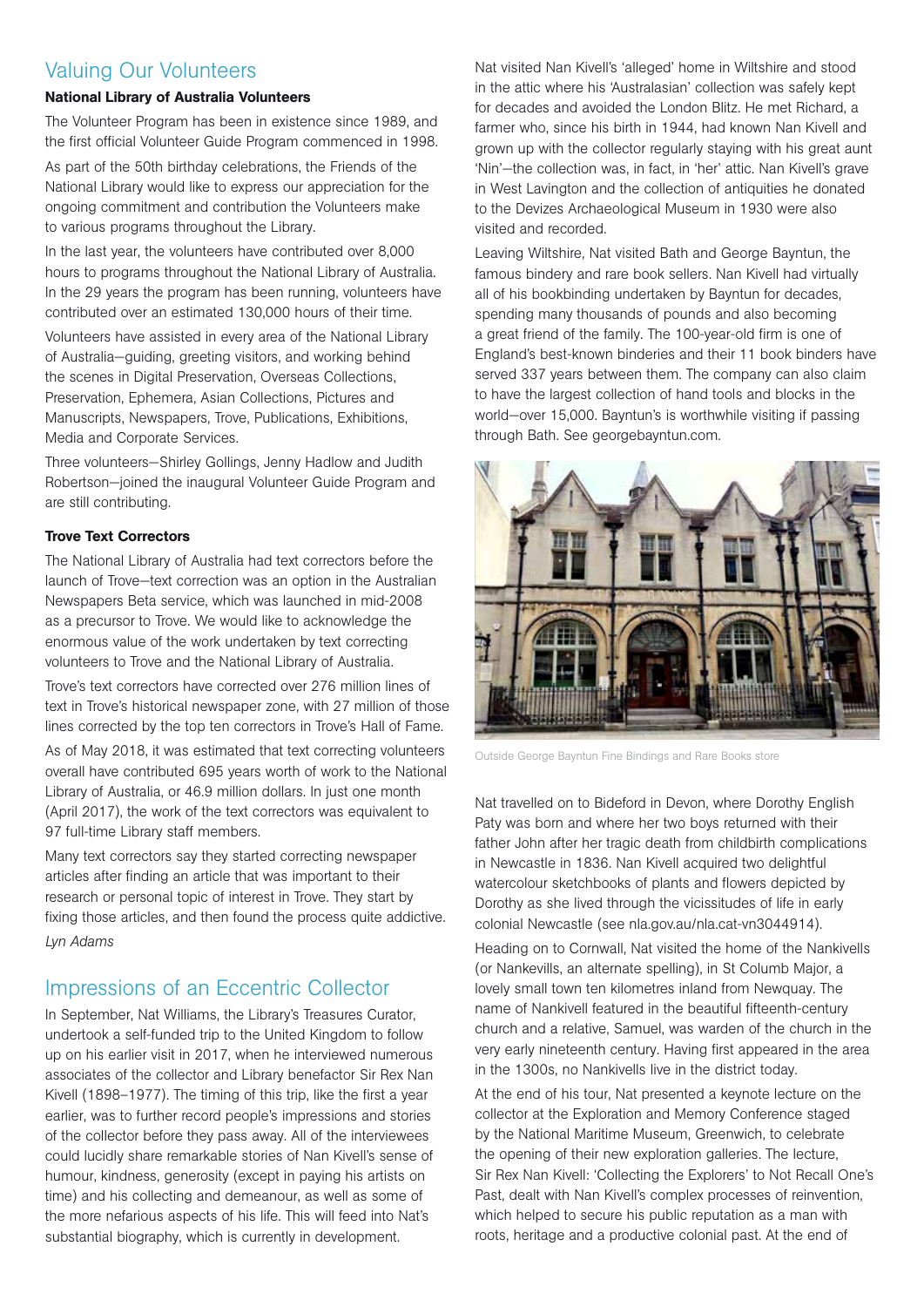his life, Nan Kivell's knighthood was something that he felt must be able, finally, to overwrite in the public eye his illegitimacy and perhaps his homosexuality. His long voyage from late nineteenth-century Christchurch to fame and fortune and a prodigious collection in London is one of the great rags to riches stories, heavily invested with his passion for exploration and for reshaping facts, recreating memory and appearances. That Nan Kivell's collection has been avidly mined for exhibition and publication for over 60 years here, and around Australia, is a testament to its great and continuing value as a national treasure trove.

*Nat Williams* Treasures Curator

# 2018 National Library Fellowship: Uncovering the Seeds of Protest

My 2018 National Library of Australia fellowship gave me access to the Library's collections that afforded a layered and holistic view of the Indigenous Australian rights movement and its relationship with various forms of media.

International awareness of Australia's First Nations people and the nexus for many Indigenous rights campaigns began with rights organisations from the 1920s through to the 1960s. While the contemporary Indigenous Australian rights movement is part of a transnational movement, the heart of its international awareness and connectedness began in 1923 in New South Wales with the formation of the first formal rights organisation, the Australian Aboriginal Progressive Association (AAPA).

Working on the Woolloomooloo Wharfs, AAPA founding members Charles Frederick (Fred) Maynard and Thomas Lacey encountered seamen from the USA, the West Indies, India and other parts of the world who educated them about the global civil rights movement and inspired them to form their own organisation. In 1903, these international seamen formed the Coloured Progressive Association (CPA) that fought to improve poor working conditions and lobbied against the *Immigration Restriction Act 1901* and gave Maynard and Lacey the first-hand experience and training they needed to establish their own protest organisation.

News content accessed through Trove and the Library's microfilm collection offered a skeletal view of Indigenous organisations' actions and mainstream responses to their protest activity.

Analysis of this news coverage shows the earliest Indigenous rights organisations sowed the seeds for many long-term campaigns, including the 1967 referendum, land rights and stolen wages campaigns. While it took until 1967 for a referendum to successfully bring constitutional change, the Aborigines Progressive Association had pushed for federal government control of Indigenous affairs from 1938. Similarly, the AAPA called for the abolition of the protection system and for Indigenous control of missions and reserves. The organisations that followed built on the AAPA's first steps towards Mabo and native title, and in 1968 the Federal Council for Aboriginal and Torres Strait Islanders (FCAATSI) made land rights its primary focus for future campaigns.

The Library's manuscript collections added depth and detail to my understanding through access to minutes, conference proceedings, reports and personal letters and provided flesh to the view offered through news content analysis.

Finally, while news content offered a skeletal view, and manuscript collections provided depth and background information, the Library's oral history collection added the emotion and human face to Indigenous rights campaigns.

Recordings of Dexter Daniels, Vincent Lingiari, Lupna Giari, trade unionist Brian Manning, author Frank Hardy and welfare worker Bill Jeffries explaining why they participated in the Wave Hill Walk-Off, what happened, and why it mattered to them, remind us of the real people behind these historical events. Real people who were striving for equality, justice and better lives for Indigenous people. The fight to achieve these goals began with early Indigenous rights organisations, has been long, hard-fought, and is ongoing.

*Dr Elizabeth Burrows*

# National Library Website Refresh

From early December you will notice some changes to the way the Library's website looks. All the information remains the same, however you will have easier access to our catalogue, Trove, What's On program and other popular features, such as the Library's *Unbound* magazine, our podcasts and our videos. This update is the first stage in a three-year project aimed at improving our online presence to ensure we surpass your needs and expectations.

# Bookshop Review: *Steam Australia*

*The train was a sight to behold, with smoke and steam billowing as it clickety-clacked along this key regional standard-gauge link of the New South Wales Government Railways.*

*Steam Australia: Locomotives that Galvanised the Nation* takes readers into the fascinating story of the great steam age in Australia. Tim Fischer's latest book is a highly illustrated account covering over ten decades of transformation in Australia's history. Fischer explores the locations traversed and the lives of the people who worked on these magnificent machines in splendid detail. With specific reference to the Library's Buckland Collection, Fischer draws on photographs, promotional posters, advertisements, timetables, maps, menus and diagrams to bring to life the triumphs and challenges of steam.

From the first sound of the whistle in Australia in 1854, coal-fired steam locomotives ignited a century of rail and economic expansion. *Steam Australia* looks at the steam trains and branch lines that made it into popular culture over the decades, including *Puffing Billy*, *Robert Gordon Menzies* and *The Ghan*. It also explores rail as the main way of transporting service personnel and equipment around the country. And it delves into the trains and railways of railway lore—the giant German railway gun captured by the AIF in 1918 and the great Zig Zag Railway.

Special features throughout the book provide fascinating facts and insights into this important history, interspersed with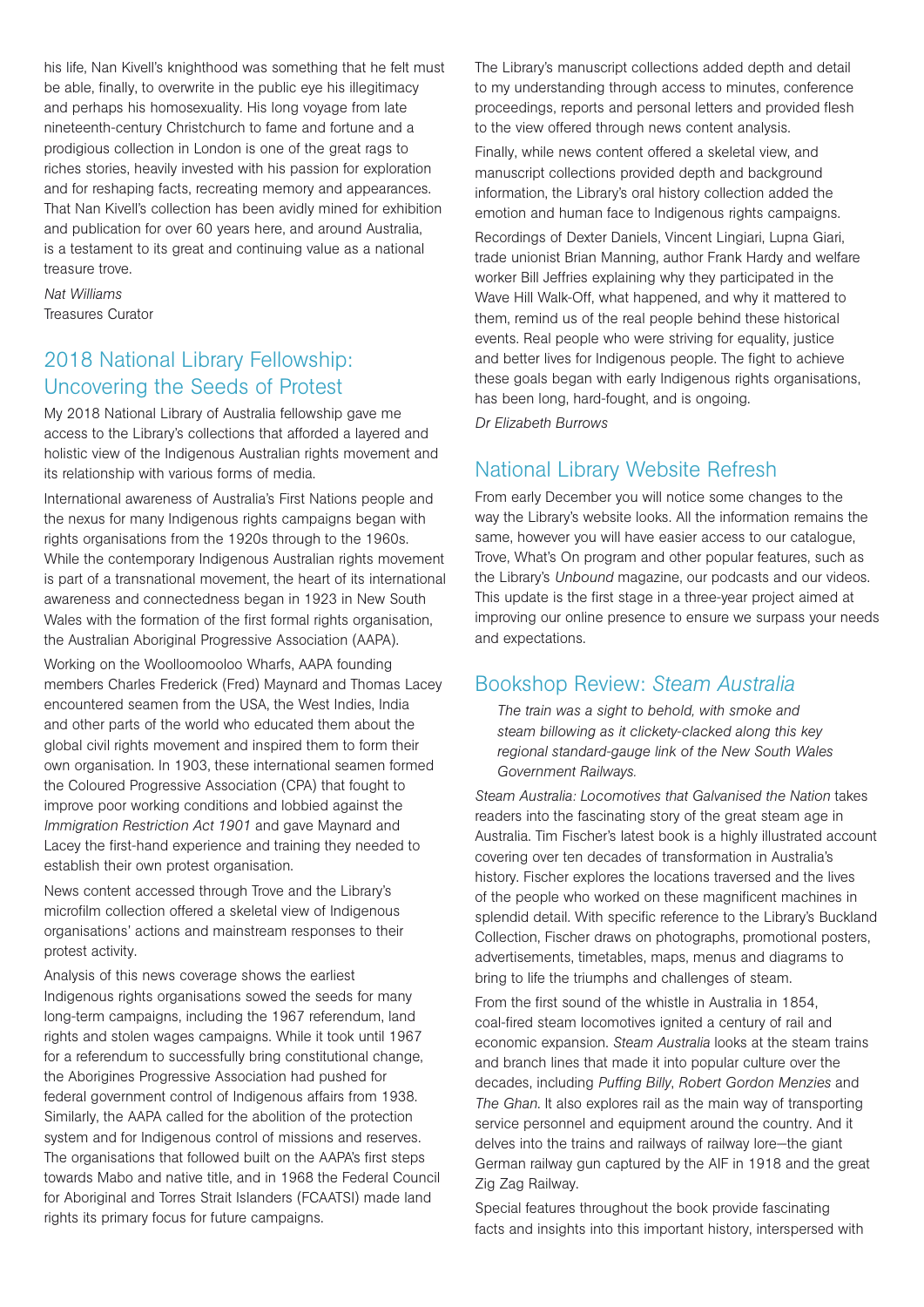the often-humorous observations made by passengers and<br> **FRIENDS EVENTS** others. The infamous 'break of gauge' saw passengers, often in the small hours of the night, having to cross the long Albury platform to change trains. No other key stations, says Fisher, not even 'between France and Spain or Poland and Russia', can match the list of famous names who crossed Albury's platform. The list of VIP who partook in this dubious honour includes Queen Victoria, Arthur Conan Doyle, Dame Nellie Melba, The Duke of York (later King George VI), Walter Burley Griffin, Mary MacKillop, Edmund Barton, Agatha Christie and H.G. Wells.



Locomotive 6029 hauling Australian Railway Historical Society Train on the Wagga Viaduct, 1980

#### NATIONAL LIBRARY BOOKSHOP SPECIAL OFFER FOR FRIENDS

The Friends are pleased to announce a special offer for members on the new NLA Publishing title *Steam Australia: Locomotives that Galvanised the Nation* by Tim Fischer.



Friends will receive a 20% discount off *Steam Australia* when purchased between 1 December 2018 and 28 February 2019, online and in-store.

To claim your 20% discount for *Steam Australia* on the online shop, use the promotional code 18SUMEND19 at the checkout. You can use this code to also apply the usual Friends 15% discount\* to other eligible online purchases.

\*Discount does not apply to already reduced stock or sale items.

### FRIENDS DISCOUNT CODE FOR NATIONAL LIBRARY EVENTS

To claim your 15 per cent discount on ticketed Library events, bookings must be made online at nla.gov.au/bookings and the discount code FRSUM1819 entered when booking. This code is valid from 1 December 2018 to 28 February 2019 and does not apply to Friends events (select the member's ticket option) or events that are free of charge.



*Beauty Rich and Rare*, commissioned by the National Library of Australia, created and produced by AGB Events

# Uncovering the Beauty

Discover the inspiration behind the animated installation *Beauty Rich and Rare*. Learn more about the botanical history displayed in the artwork, from indigenous plant uses to historical documents, which enabled the creators to produce this beautiful, immersive experience.

Thursday 6 December | 3.30pm Conference Room

\$15 Friends and FANBG members | \$20 non-members Bookings: nla.gov.au/events or 02 6262 1698

# Cultural Connections: Papua New Guinea

Discover the connections between Papua New Guinea, the Library and Australia at this diverse event. Through the lens of various speakers, learn about the growth of Papua New Guinean literature, the National Library's collections and initiatives, and the cultural richness of Papua New Guinea.

#### Tuesday 26 February | 6pm

\$20 Friends | \$25 non-members (includes refreshments) Bookings: nla.gov.au/events or 02 6262

### OTHER EVENTS

# Lake View Book Club

The Lake View Book Club meets in the Friends Lounge at the National Library on the last Tuesday of each month from 6.15–7.45pm.

Please send an email to kathryncole@grapevine.net.au if you have any questions about joining the club.

January—*Ghost Empire* by Richard Fidler

February—*Rusted Off* by Gabrielle Chan

# Feedback

To provide feedback on the Friends newsletter, email at friends@nla.gov.au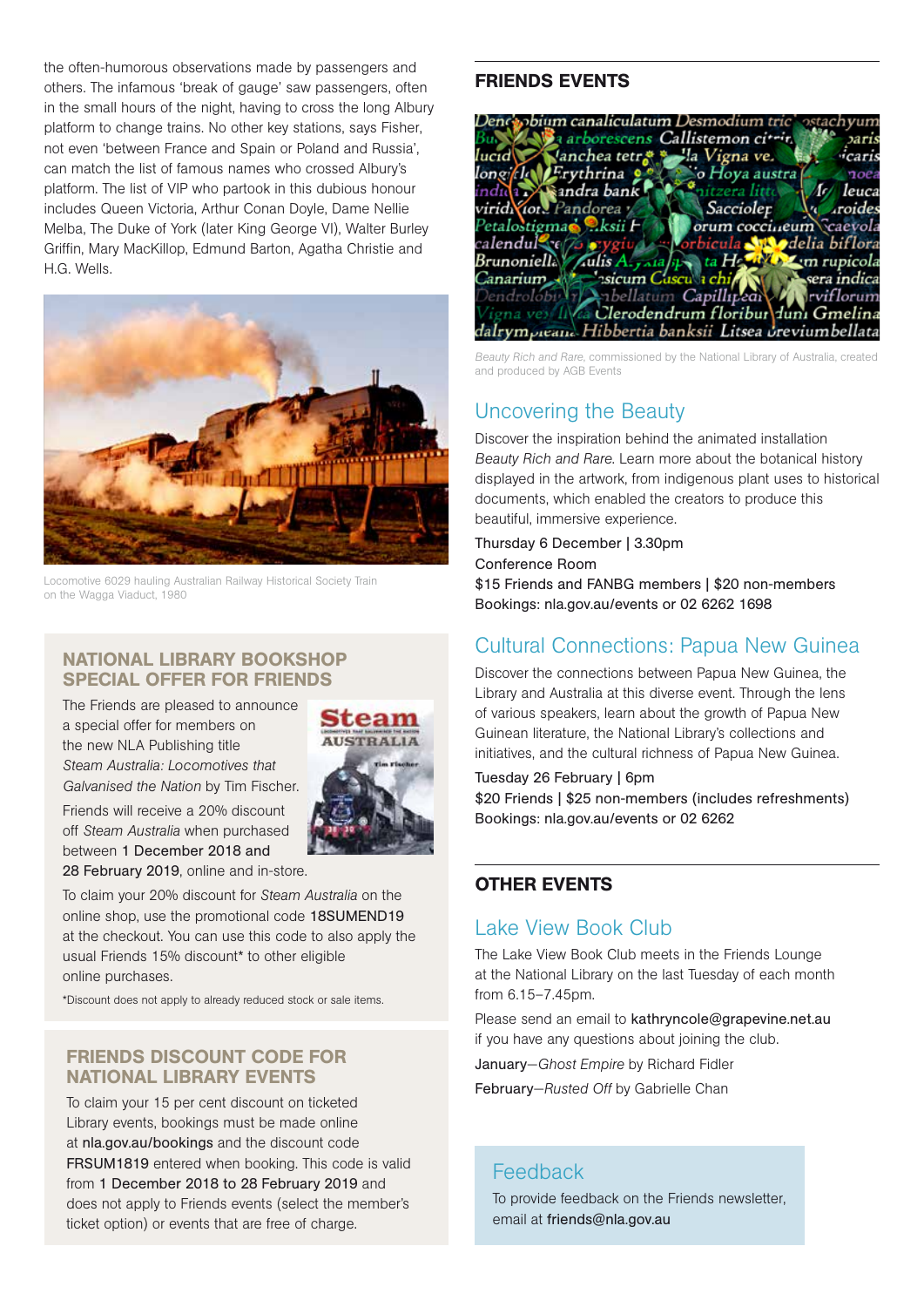# THE BEGINNING OF THE FRIENDS OF THE NATIONAL LIBRARY

PART 3

By 1995, after only five short years of existence, the Friends of the National Library had cemented itself as a vibrant and effective supporter of the Library. In those days the Library itself had not developed the large-scale program of events we enjoy today, and the Friends filled an untapped market by providing a range of interesting and quality events in support of and associated with the Library.

This short canter through the Friends' achievements over nearly 30 years must necessarily be selective, but what follows are a number of highlights that would be remembered fondly by the many Friends who participated.

A particularly enjoyable aspect of the Friends program over the years has been the many literary tours. Since the first of these, to Braidwood in 1992, these visits have included the Brindabellas, Norfolk Island, Galong, Southern Highlands, Blue Mountains, Goulburn, Yass, Crookwell and Cooma.

The annual celebration of a distinguished contributor to Australia's book culture remained an important fixture in the Friends calendar until 2012. In addition to those mentioned in part two of this history, honorees have included Katharine Brisbane, Michael Leunig, Tim Winton, Rosemary Dobson, David Malouf, Frank Moorhouse, Inga Clendinnen, Thomas Keneally, Ita Buttrose, Tony and Maureen Wheeler, Margaret Fulton, Peter Cundall and Maggie Beer.

Other Friends initiatives over the years have included the Friends Book Club (with occasional lectures), musical events (such as Nellie Melba, Queen of Song), joint annual lectures with the Australian Garden History Society and the Canberra Series of Lectures (including Ralph Elliott's Searching for the Green Chapel and Richard Reid's The Irish in Australia). Of course, the flagship event for many years was the annual Kenneth Myer Lecture, followed by the Sir Harold White Lecture. Special reference must be made to the much-loved White Gloves events. Library staff have given their time and energy to prepare these utterly captivating annual displays showcasing Library treasures, commencing with Garden History Treasures in 2003. Subsequent collection topics have included Revealing Ephemera, From Mao to Manga, the Prompt Collection on Australian Performing Arts and Révolution Française.



Guests enjoying the 2003 White Gloves event

Early moves for the establishment of the Friends focused on the potential role of such an organisation in assisting the Library financially with purchases of acquisitions. In practice, this did not prove feasible but the Friends donated substantially to the Treasures Gallery and the Oral History wall. As its contribution to the Centenary of Canberra in 2013, the Friends donated \$15,000 for the cost of digitising a year of *The Canberra Times*.

In 2006, the Friends initiated a travelling fellowship for Library staff and in 2014 the Friends sponsored the first of a series of creative arts fellowships, providing residencies for established or emerging artists to work in depth with the Library's collections.

The Friends celebrated their twenty-fifth anniversary in 2015, with a number of special events. The highlight was a cocktail event entitled Inspiration and Information: Why Libraries Matter, where some of Australia's best writers spoke of the importance of libraries in their lives. The Friends Committee also allocated \$25,000 for the purchase of three Indigenous artworks for the Library.

In 2018, the Friends played a key role in the 50th anniversary celebrations of the Library's lakeside building, including opening the lounge to visitors for the Open Day on 12 August and presenting a yet-to-be-decided gift to the Library valued at \$10,000.





OF AUSTRALIA INC.

Friends of the National Library of Australia Inc. National Library of Australia Canberra ACT 2600 Telephone: 02 6262 1698 Fax: 02 6273 4493 Email: friends@nla.gov.au